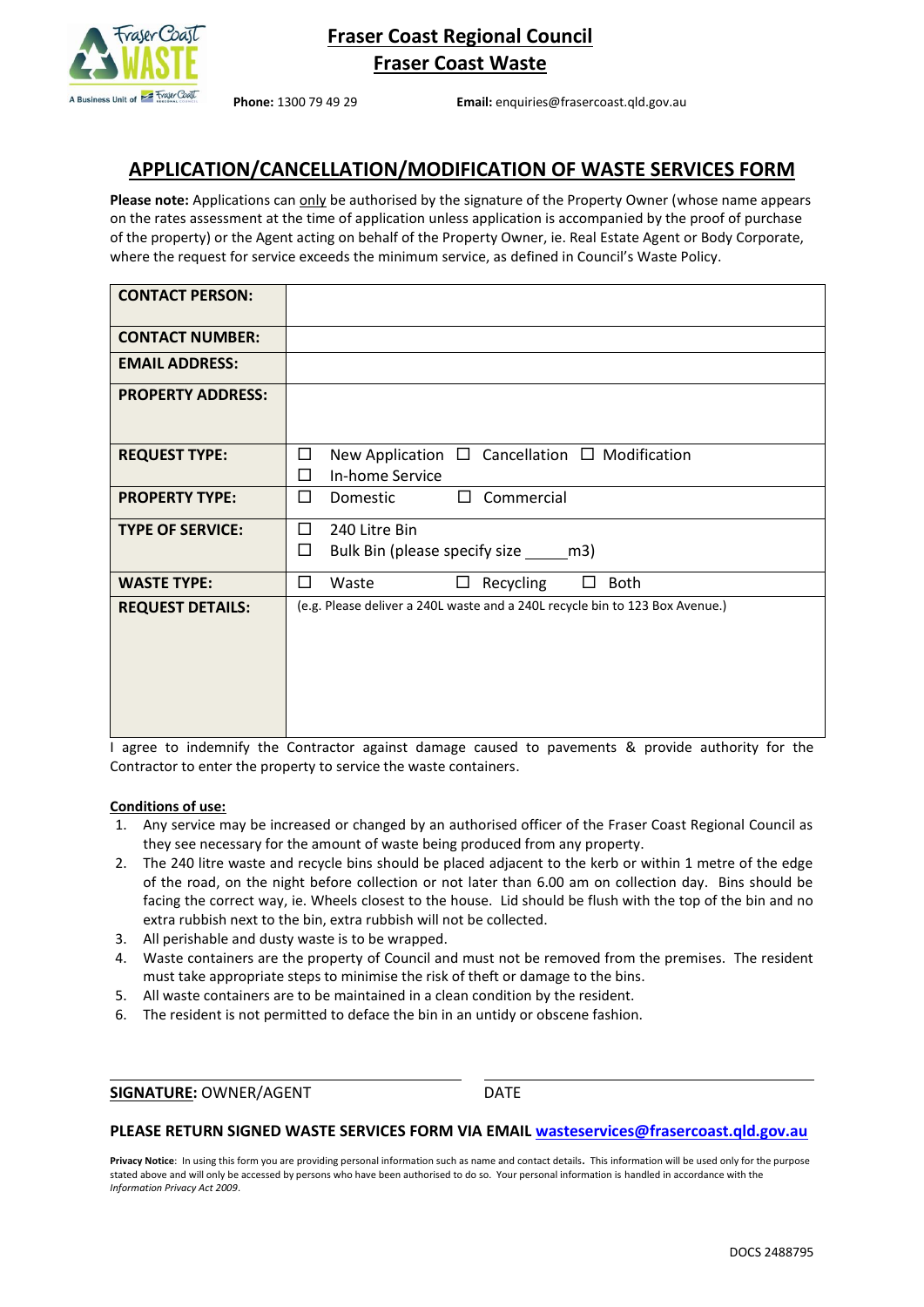## **PLEASE READ CAREFULLY AND RETAIN FOR YOUR RECORDS CONDITIONS FOR THE USE OF WASTE CONTAINERS**

- 1. A new service or change in current service can only be authorised by the signature of the Property Owner (who's name appears on the rates assessment at the time of application unless application is accompanied by the proof of purchase of the property), the Agent acting on behalf of the Property Owner (i.e Real Estate Agent or Body Corporate) or a Business Proprietor operating a business from the premises.
- 2. Any service may be increased or changed by an Authorised Officer of the Fraser Coast Regional Council as they see necessary for the amount of waste being produced from any property.
- 3. All perishable and dusty waste is to be wrapped. Any containers of liquids should be sealed before placing in the bin. All waste containers are to be filled ONLY to the water line (top of bin) with the lid flush with the top of the bin and kept closed. The bin must be accessible by the waste collection truck with no extra rubbish in front of the bin. Extra rubbish will not be collected and it is not the responsibility of the contractor to move obstacles or find someone to move them.
- 4. The 240 litre waste bin should be placed adjacent to the kerb or within 1 metre of the edge of the road, on the night before collection or not later than 6.00 am on collection day. The bin should be facing the correct way, ie. wheels closest to the building. If the recycling labels/stickers on your bin are difficult to read contact Council and a replacement will be sent to you.
- 5. Bulk containers are to be located in positions as agreed with Council's Contractor. In the case where the Contractor is required to enter the property to service a waste container, the signing and return of the attached application form indemnifies the Contractor from damage to pavements, etc.
- 6. If the waste container is not able to be serviced by the waste contractor through being overfull or inaccessible an additional extra service fee may be applicable for the vehicle to return and empty the bin.
- 7. Waste containers remain the property of Council and must not be removed from the premises. The rate levied provides for the servicing of the container only. The resident is responsible for ensuring that the risk of theft or damage to the container is minimised.
- 8. All containers are to be maintained in a clean condition by the owner/residents of the property. The containers are not to be defaced in an untidy or obscene fashion.

### **PLEASE SEE NEXT PAGE FOR 2022/2023 RATEABLE CHARGES**